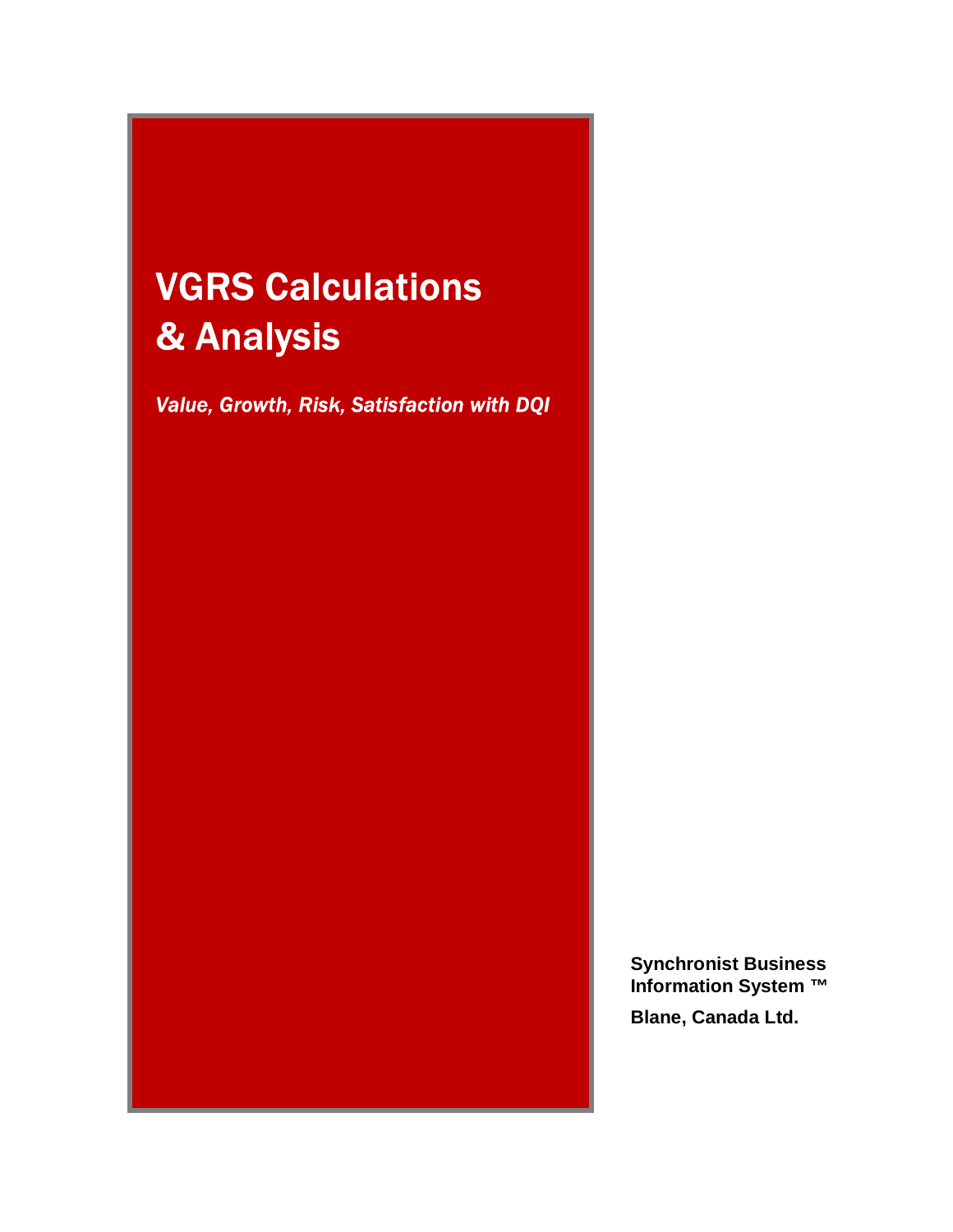### VGRS Calculations and Analysis

*Value, Growth, Risk, Satisfaction* 

### **Table of Contents**

| <b>Synchronist VGRS Calculations</b> |   |
|--------------------------------------|---|
| <b>Objective Assessment</b>          | 2 |
| Reading VGRS                         |   |
| <b>VGRS Regional Analysis</b>        | 4 |
| Data Quality Index (DQI)             | 5 |
| <b>VGRS Community Analysis</b>       | 6 |
| Portfolio Management                 | 8 |
| Additional Resources                 |   |

Includes information from: 2012 Synchronist North American Data Study © Blane, Canada Ltd.

Synchronist Business Information System® The Synchronist System's VGRS Matrix Analysis methodology is covered under U. S. Patent No. 6,757,660 B2. Additional patents pending.

© Blane, Canada Ltd. 2006

Revised February, 2012

Eric P. Canada Blane, Canada Ltd. 1506 Cadet, Suite 100 Wheaton, Illinois 60189

630.462.9222 ecanada@blanecanada.com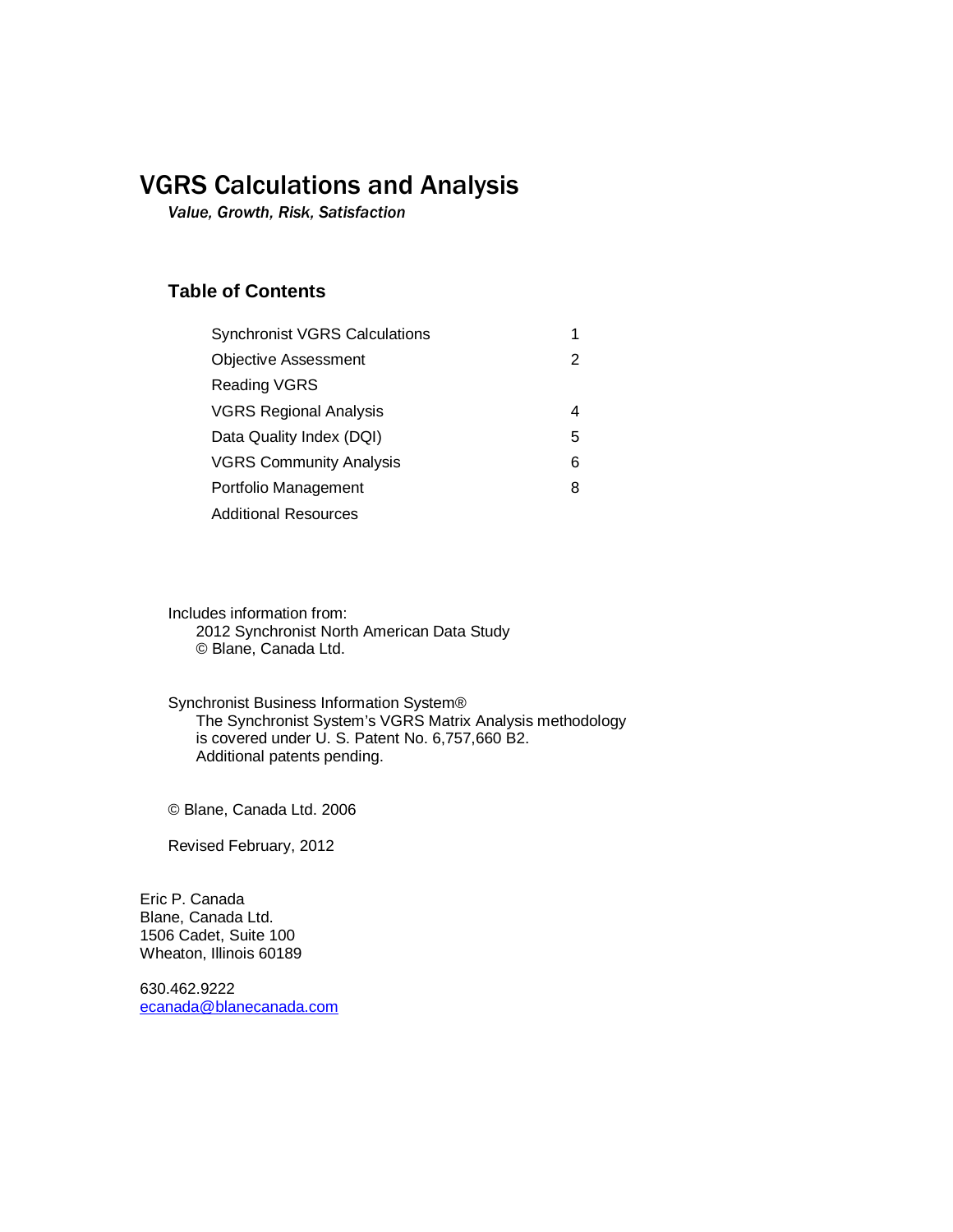# **Synchronist System VGRS Calculations**

The Value, Growth, Risk, Satisfaction, and Technology (VGRST) calculations are a patented features of the Synchronist Business Information System® company level analysis. **They are designed for INTERNAL USE ONLY.** They are not intended for distribution to investors or company executives.

The company level analysis determines the company's:

- � Value to the community
- Growth potential
- � Risk of downsizing, leaving, or closing
- Satisfaction with the community as a place to do business
- Technology Orientation (version 3.1 and above only)

Systematic, objective company level analysis has never before been accomplished in economic development. To conduct the company level analysis, information from a company's background information, as well as, information collected directly from company executives responding to the on-site survey questions is considered. The determination for each factor is based on a complex analysis of multiple inputs. For example:

- � Value evaluates answers to approximately 21 questions and nearly 100 data points
- Growth approximately 20 questions and roughly 85 data points
- Risk approximately 18 questions and 90 data points
- Satisfaction approximately 16 questions and 70 data points

Adding to the complexity, each question contributes to understanding more than one factor. For example, a company with an aggressive R&D division is not only more valuable to the community for that reason, but has a higher growth potential through new product introductions. Also, a headquarters is more valuable than a distribution facility, and a company employing a high percentage of management/research/technical positions is more valuable because of payroll and skill sets than employment comprising mostly of production workers. Consequently, total employment is also a value consideration. A company increasing training and providing a majority of new skills training is more valuable to a community than a company investing in just remedial (still valuable, but less valuable) training or no training. In addition, companies that export also provide value to the community.

Given the number of variables, a few variables, such as total employment, are minimized. The difference in the contribution to value of a 250 employer versus an employer of 15 is not significant. To keep this in a proper perspective, the Company Rankings by Peer Group analysis is categorized by employment so the fishing lure company of 10 employees is not compared directly to the manufacturer of 2,500 employees. Scale does matter.

It is important to remember that there are other factors such as total payroll, tax base, community involvement, and philanthropy contribute to the Value analysis. These are beyond the scope of Synchronist's focus, but can be taken into consideration locally. Synchronist focuses only on specific value indicators that can be gathered in conversation and are completely objective. We selected a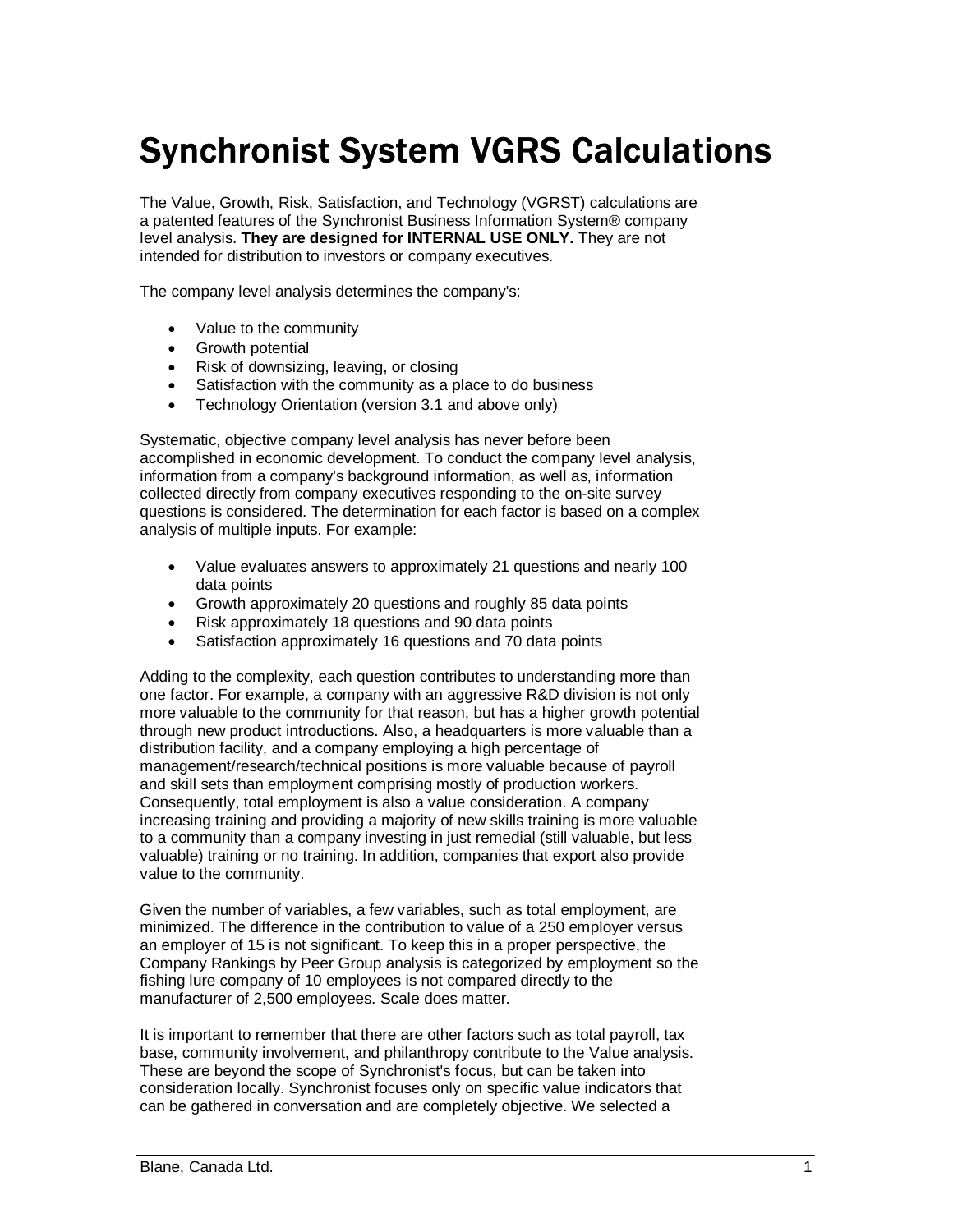group of issues that presented a totally objective value rating that could be compared regardless of industry or size. Our analysis of the interview findings for VGRS over time indicate we have succeeded.

Risk includes factors such as no room to grow, ownership changes, negative corporate attitudes, management changes, sister facilities, the condition of facilities, and lease dates. Some of this information comes from the background profile, while some comes directly from the interview.

While missing data on the background form or interview form will reduce a specific company's ratings, the breadth of variables taken into consideration insures that the difference is minimized unless a substantial number of questions are missed; in which case, the available information would be of little use anyway. We have had clients test Synchronist against known high-flyers as well as down-n-out dogs. In each case, the readings have proven accurate, supporting the judgment of the development professional.

## **Objective Assessment**

The Synchronist System's interview tool has been designed for use by professionals as well as volunteers. The design insures an objective assessment regardless of interview skill. Synchronist's analysis function provides an objective assessment that can be taken into consideration with other local factors. These comparisons are intended to be an objective point of departure for the discussion on value, risk, growth, and/or satisfaction. These are not final conclusions; however, it is a great deal more than development professionals have ever had before. To manage this volume of information, Synchronist uses a proprietary analysis (patented) methodology designed exclusively for this task by Blane, Canada Ltd. To allow direct comparisons, each output (value, growth, risk, and satisfaction) is shown in numeric form, a two digit number between 1 and 99. Therefore, while these calculations provide an excellent point of reference, they are not to be viewed as rigid points of demarcation defining a community's growth potential. A company ranking of 70 is a subjective number. For this number to be meaningful it requires the context of other companies in the community, a region, or a state/province.

The purpose/benefit of having the VGRS evaluation is that it helps provide an objective comparison of the businesses in the community's "portfolio" of businesses.

# **Reading VGRS**

The VGRS information shows in three places: Company Summary Report, Company Rankings by Peer Group, and in the x-Tool.

On the company summary report, the specific assessment of the company is presented along with a Data Quality Index number also from  $0 - 100$ . The DQI helps the reader understand the reliability of the company assessment. The

|                            | Percentile |
|----------------------------|------------|
| Value Rating               | 63         |
| <b>Growth Potential</b>    | 52         |
| <b>Risk Analysis</b>       | 47         |
| <b>Satisfaction Rating</b> | 61         |
| <b>Technology Adoption</b> | 26         |
| Data Quality Index (DQI):  |            |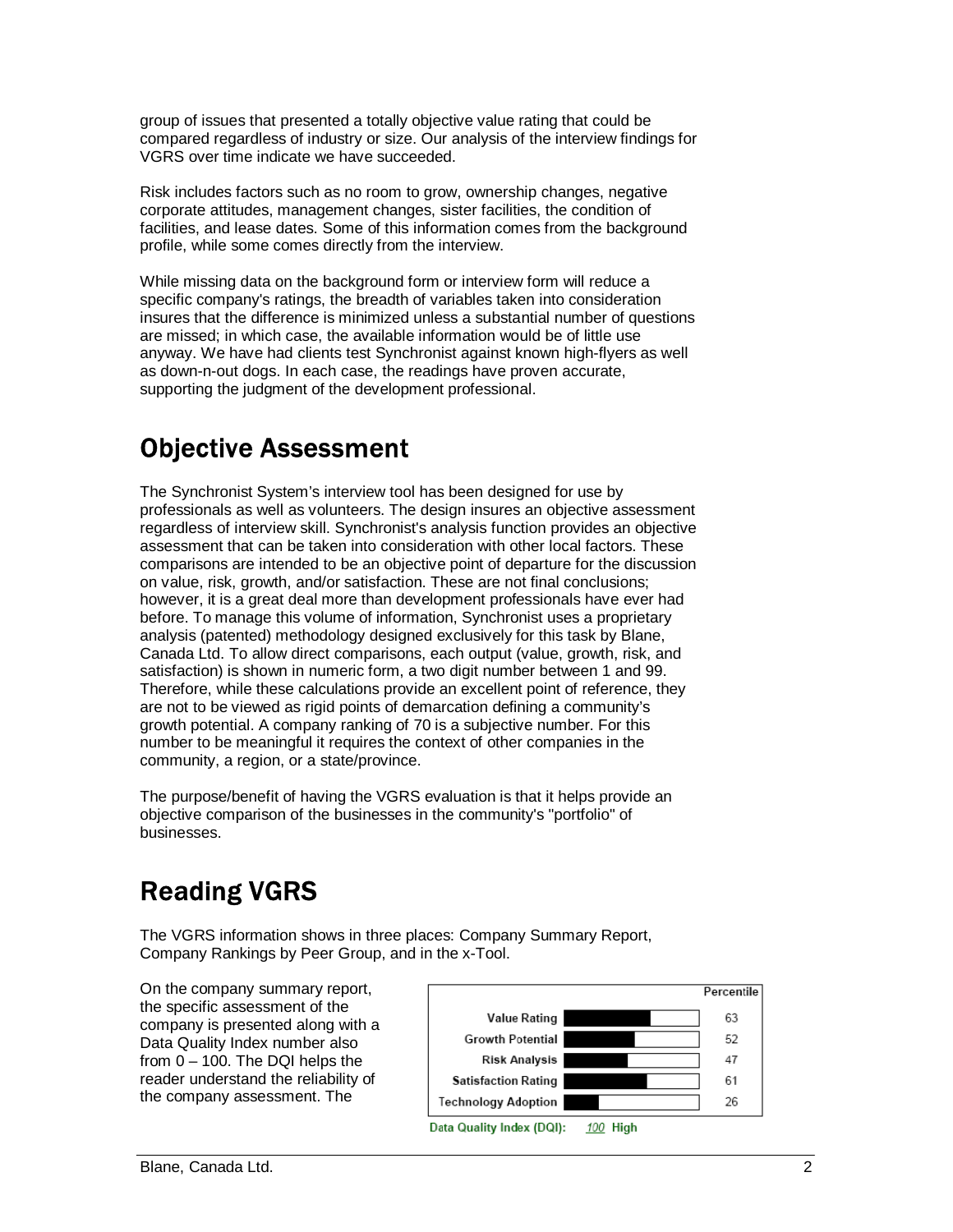lower the DQI, the less accurate (more unreliable) the assessment will be. The DQI is described in detail elsewhere in this report.

On the Company Rankings by Peer Group report, the VGRST helps rank order companies by one of these variables of alphabetically as shown in the figure below.

Each company is shown first within their peer group (employment range) and then in alpha order or the variable (highest to lowest) selected by the operator.

Looking first at the DQI in the right hand column (highlighted), the operator can quickly se if company specific findings are relevant.

| Company                                            |                                                                              | Value  | Growth | Risk                               | Satisfaction | Tech     | DQI       |
|----------------------------------------------------|------------------------------------------------------------------------------|--------|--------|------------------------------------|--------------|----------|-----------|
|                                                    | Peer Group 501 To 1,200 Employees                                            |        |        |                                    |              |          |           |
|                                                    | TC Tech, LLC                                                                 | 79     | 72     | 26                                 | 80           | $\bf{0}$ | 93        |
|                                                    | Peer Group 7 To 20 Employees                                                 |        |        |                                    |              |          |           |
| <b>Southern Metal</b><br><b>Fabrications, Inc.</b> |                                                                              | 63     | 52     | 47                                 | 61           | 26       | 100       |
|                                                    | <b>Companies with Incomplete Interviews</b><br>Aqua B 251 Companies analyzed |        |        |                                    |              |          |           |
|                                                    |                                                                              |        |        | Distribution of Companies by Range |              |          |           |
|                                                    |                                                                              | Low    |        | Medium                             | High         |          | Very High |
|                                                    | Value                                                                        |        | 5.98%  | 68.53%                             | 24.70%       |          | 0.80%     |
| ee                                                 | <b>Growth Potential</b>                                                      | 32.67% |        | 59.76%                             | 6.77%        |          | 0.80%     |
|                                                    | <b>Risk</b>                                                                  | 31.47% |        | 65.74%                             | 2.79%        |          | 0.00%     |
|                                                    | <b>Satisfaction</b>                                                          |        | 4.78%  | 28.29%                             | 60.96%       |          | 5.98%     |
|                                                    | Technology Adoption                                                          | 68.92% |        | 17.13%                             | 13.94%       |          | 0.00%     |

The summary table on the bottom of the Company Rankings by Peer Group report shows the Distribution of Companies by Range. This summary depicts the vitality of the community's economic base or portfolio. The legend show how individual rankings fit in the portfolio and thereby contribute or reduce economic health: higher

quality and lower risk are best.

In the Distribution table example above, there are few companies (0.8%) in the very high category for value and growth potential. This is not uncommon. The Synchronist assessment is rigorous. Generally fewer than 5% of the companies in the US can qualify for these exclusive distinctions based on findings in the North American data study.

Risk on the other hand is the reverse. The risk number should be as low as possible. When a company breaks the 40 barrier, they are a company to watch.

# **VGRS Regional Analysis**

The VGRS Report Summary on the report "Company Rankings by Peer Group" and on the "Company Summary" report also uses a

#### $Key$  Low = below 40  $Median = 40-60$  $High = 60 = 80$ Very High = above 80

### **Reading VGRS**

**Caution must be exercised when analyzing community norms for VGRS. These norms can be influenced by:** 

- 1) An extremely strong base of growth companies
- 2) A non-representative group selected for interview
- 3) A small non-representative survey sample
- 4) An abnormal economic period
- 5) Incomplete interviews

**Consequently, the norms calculated may not reflect the circumstance of the entire economic base of the community.**

distribution scale of Very High, High, Normal, and Low as the default reference ranges. These range markers are arbitrary points of reference. In practice, norms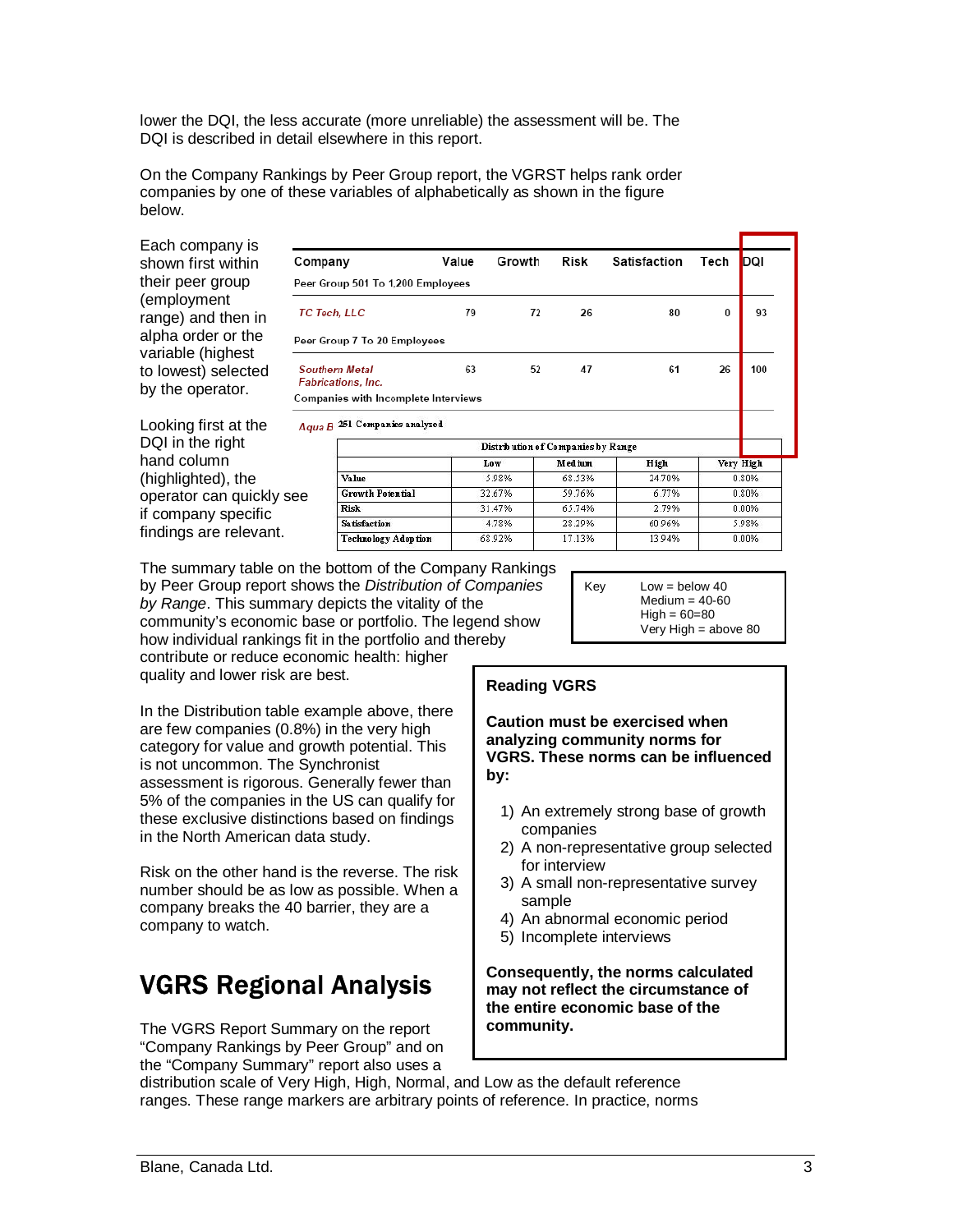(the transition points) for Value, Growth, Risk, and Satisfaction "emerge" within each industry or community as more companies are interviewed. A resource based economy will show a different profile (VGRS combination) than a technology center or a community dominated by branch facilities.

Looking at the highs and lows from National Data provides an opportunity to look at the data's bell curve distribution. Blane, Canada Ltd. uses the break points (25%, 50%, and 25%) for VGRS analysis. The 25-50-25 analysis defines discrete portfolio segments which can be described as a leadership group, the solid majority, and the trailing minority. A more aggressive approach would be to expand the size of the leadership group by using break points of 33% 34%, and 33%.

The Range Analysis in Table 1 shows the 2012 National Data Norms as established by the 2010-2012 data. The high and low for each of the VGRS variables set the outer limits. The bell curve distribution identifies the norm or benchmark signaling the transition point from high, mid-range, and low.

For example, Value reaches a high of 89 and a low of 11, a range of 78 points. The median stands at 49. Using 25 percent to define the top quadrants of the range defines the highest Value companies. The National High Value Norm is, therefore, any company with a value greater than 56.

| <b>North American Data Norms 2012</b><br>Table 1 |      |                |               |                   |     |
|--------------------------------------------------|------|----------------|---------------|-------------------|-----|
|                                                  | High | <b>Top 25%</b> | <b>Median</b> | <b>Bottom 25%</b> | Low |
| Value                                            | 89   | >56            | 49            | $<$ 40            | 11  |
| Growth                                           | 100  | >74            | 59            | $<$ 44            |     |
| <b>Risk</b>                                      | 75   | >52            | 45            | $<$ 39            | 17  |
| <b>Satisfaction</b>                              | 100  | >65            | 56            | <46               | 12  |

\*Low Risk numbers are the best. For all others, higher numbers are better.

Source: Synchronist Users' 2007 North American Data Study, 9428 companies analyzed

The lows in Table 1 are not representative of individual primary sector companies with complete interviews. The low range markers in the range analysis (11 and 9) suggest these records are incomplete, non primary sector businesses like retail, service, or not-for-profit interviews. These incomplete records will bring the break points down and exaggerate the low end of the scale. A quick look at the DQI (data quality index) will confirm an incomplete interview.

# **Data Quality Index**

In 2004 National Data Study it became apparent that "data quality" as noted above was a significant invisible factor in determining VGRS scores. Incomplete interviews reduce the accuracy of the VGRS analysis. To make this critical element visible, Synchronist System now has an integrated Data Quality Index (DQI).

Failure to ask questions is the only way an interviewer can influence the outcome in the VGRS calculation. Therefore, the DQI rates the quality of the interviewer's performance and its impact on the information underneath the VGRS values. The DQI counts the number of completed interview questions (yes/no and multiple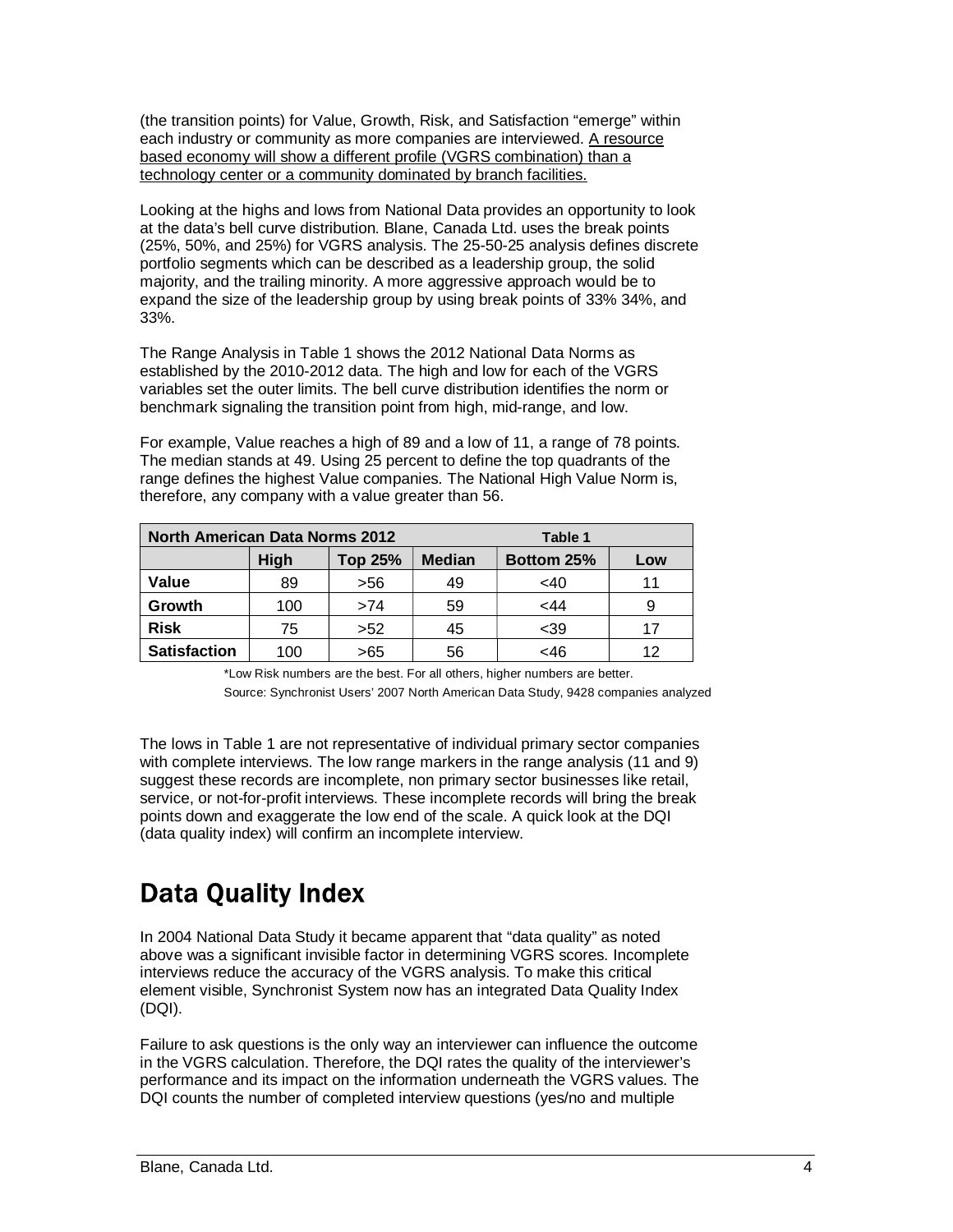choice) and provides a DQI score for every executive interview entered in the system. This calculation is shown on the Company Summary and Company Rankings by Peer Group reports to give the individual reviewing the VGRS number a benchmark.

DQI is counting the number of unanswered questions and giving the reviewer that additional information to help distinguish between good and poor interviews that can reduce the validity of the VGRS number. For example, two companies with a growth rating of 64 may not have the same growth potential. If two companies of similar size have the same growth value, but one has a moderate DQI (below 85) and the other a high DQI (above 85), it is likely the first (low DQI) is underestimating the growth potential of this company. A more complete interview could have increased the company's growth ranking.

The DQI number does not equate exactly to the number of questions not answered. A DQI of 85 does not mean that 15 questions were not asked or not answered by the executive. Beyond the raw question count, two other factors are evaluated by the DQI. First, not all questions are equally important. Therefore, DQI includes a ranking structure to evaluate each question's impact on good data quality. Second, DQI takes into consideration the alternative answers of DNA/K (does not apply/does not know) and Dcl (declined to answer). Therefore, for every question there are three distinct outcomes: NA – not asked or no answer recorded, DNA/K – asked but unable to answer as well as Dcl – asked and declined to answer.

Most of the Synchronist preformatted reports only refer to the DQI number. On the Company Summary Report, the DQI provides two important pieces of information, the DQI number and the judgment. The judgment provides three levels, each color coded for easy interpretation.

- � 85 and Above, Green, Good
- $\blacksquare$  70 84, Blue, Adequate
- $\bullet$  69 51, Red, Poor
- 50 and below, Maroon, Incomplete

Essentially, any company with a DQI below 75 is pretty much worthless for VGRST accuracy. There are just too many unanswered questions to make a reasonable determination of VGRST.

### **Custom Interviews**

For a variety of reasons, organizations will choose to eliminate some of the Synchronist questions from their interview. This is fine. However, since DQI and VGRS are both linked to the full array of questions, this will reduce DQI and change the VGRS calculations for the companies interviewed. This choice does not invalidate the VGRS findings. It does however change the scale within the community. For example, if the same 25 questions are asked consistently, a DQI will be established for those questions. Let's say the DQI for the 25 questions selected is 86. Other interviews should come in at a DQI of 86 as well if interviewers are being consistent with the questions asked. VGRS will also be scaled to the 25 questions. Therefore, users will be able to compare companies interviewed across their new "custom" scale. These "custom" VGRS numbers will always be below the National KPI. Consequently, they cannot be compared to the National KPI described elsewhere in this paper.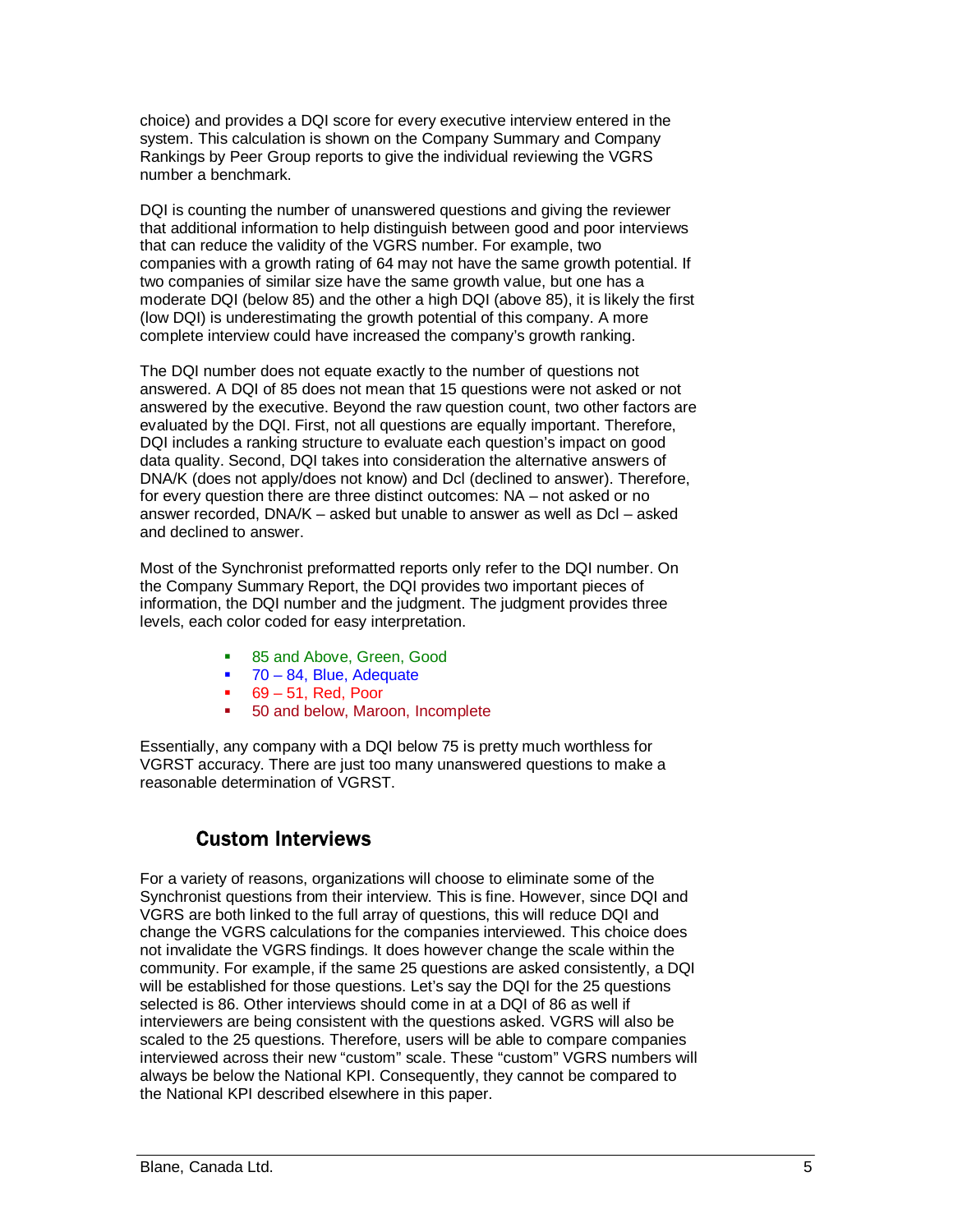### **Open-Ended Questions and DQI**

Data Quality Index is not impacted by open-ended questions. The VGRST analytical function uses the Yes/No Multiple choice responses to determine a value for each variable. Open-ended questions support and provide a context for understanding the Yes/No or Multiple choice response they follow. Therefore, having a response to an open-ended question is not a relevant to data quality for calculating the VGRST.

The analysis of open-ended questions is based on frequency of response by those answering the question. Consequently, DQI is not essential for tracking the response rates for open-ended questions either.

### **DQI and General Analysis**

The Data Quality Index applies only to the VGRST analysis. Every yes/no and multiple choice question impacts the calculation of VGRST values. Therefore, as the number of questions decreases, less is known about the VGRST value influenced by that question and the VGRST number is lower.

If on the other hand, only 64 individuals answer question 8, there is no impact on the analysis. The Synchronist System by default calculates the response on the actual number of individuals responding to the question, not the number of interviews conducted. In other words, if there were 64 yes responses to a yes/no question with 100 total respondents; the fact that 125 executives were interviewed is irrelevant. The Synchronist report would show 64% of the respondents indicated yes to the question.

## **VGRS Regional Analysis**

The idea of different norms for individual regions or communities is seen in the regional Key Performance Indicators (KPI) benchmarks for the National Data Norm shown by region. Each region has a different distribution across the four growth ranges. Looking at the 80+ range makes the differences clear. Canada and the West region have a competitive advantage in the growth department. The South region is slightly below the North American average, and the East continues to be an outlier.

| <b>VGRS Regional Analysis</b><br>Table 2 |        |           |        |        |  |  |
|------------------------------------------|--------|-----------|--------|--------|--|--|
| Growth                                   | <40    | $40 - 60$ | 61-80  | >80    |  |  |
| Canada                                   | 10.68% | 31.23%    | 37.54% | 20.46% |  |  |
| East                                     | 30.84% | 40.42%    | 22.46% | 6.29%  |  |  |
| <b>Midwest</b>                           | 15.76% | 35.17%    | 33.17% | 15.87% |  |  |
| South                                    | 21.17% | 35.40%    | 29.61% | 13.74% |  |  |
| West                                     | 13.52% | 30.60%    | 36.65% | 19.22% |  |  |

Source: Synchronist Users' 2012 North American Data Study, 17,000 companies analyzed.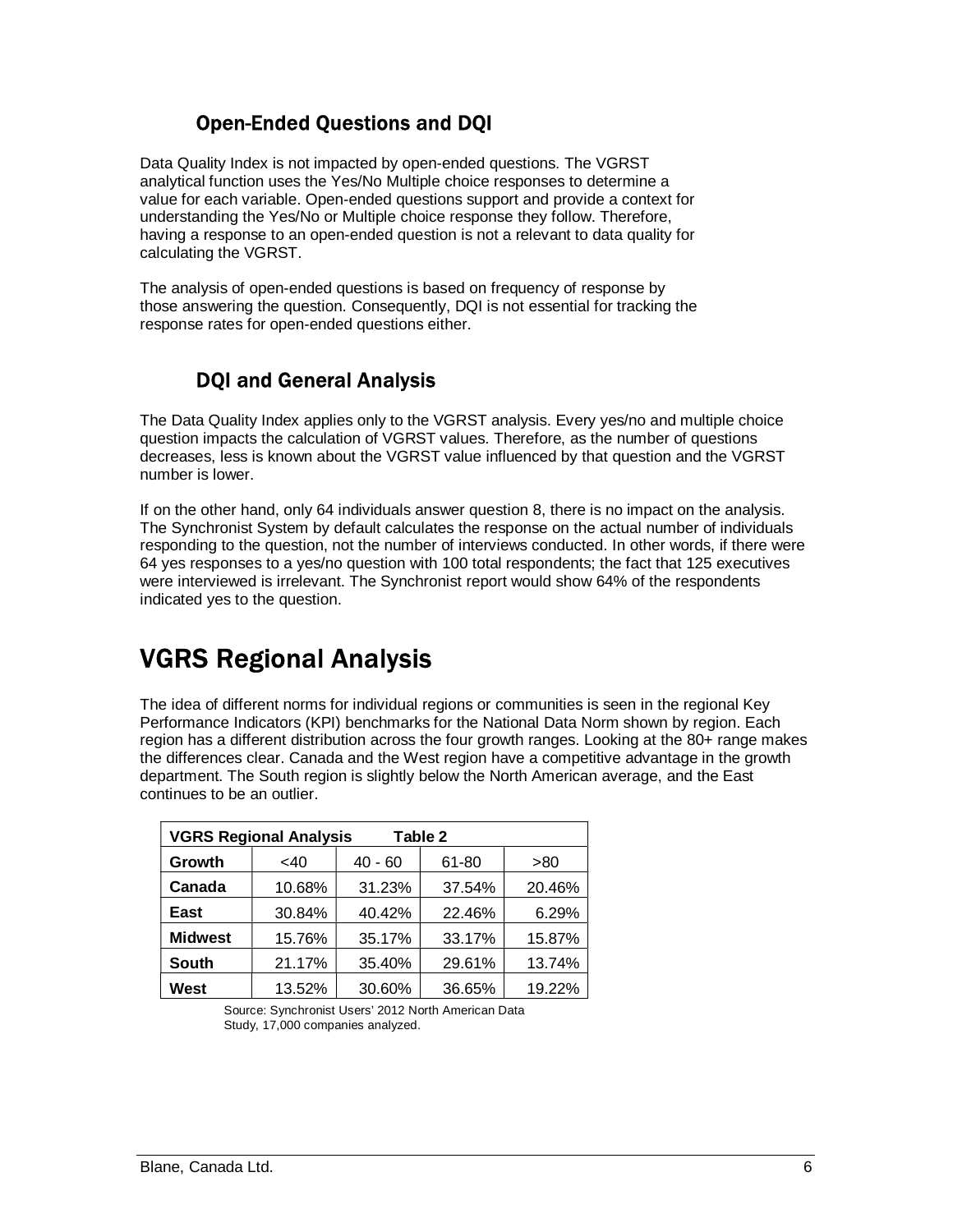Figure 1 shows the same information in a visual form along with each region's relative distance from the national Key Performance Indicators. Groups of individual communities could be shown in a similar manner. As the figure shows, the VGRS distribution for individuals can appear quite different. As expected, different communities display different characteristics reflective of the companies in the economic base selected



for interview. This is an important point. The VGRS distribution is representative of the community's economic base to the extent the companies selected for interviews are representative. A few examples of criteria Synchronist Users use to identity interview candidates are:

- **Alternating large and small employers on alternating years**
- **Largest employers**
- **Employers in specific cluster industries**
- **Employers perceived to be most valuable**
- Random sample of employers

Each of these selection criteria will have a different impact on the VGRS distribution for the community. Over time, with enough interviews, the true VGRS will become apparent. This can be seen most clearly by charting VGRS numbers over several years on a single graph. Tools to help with this charting are available on the Synchronist System Users' Resource Site.

**Caution must be exercised when analyzing community norms. The norms will be influenced by the percentage of local companies interviewed, as well as how companies were selected. Therefore, in these two cases and others, the local norms may not reflect the entire economic base of the community.** These effects will disappear as the number of interviews increases and the pool of interviewed companies becomes more representative of the companies in the community.

# **Portfolio Management**

VGRS gives development professionals information never before available. With this information, development professionals can group unrelated companies along the common intangible characteristics of value, growth, risk, satisfaction, and technology orientation (3.1 Version and higher). This allows development professional to push economic development resources – internal resources as well as the resources of other development partners – toward value and growth and away from risk. For example, with workforce, a community or region can select their growth companies (those with the highest growth numbers) and invite executives from those companies together to talk about their current and future workforce needs. This will produce a more focused discussion and draw out different recommendations than a mixture of high and low growth companies